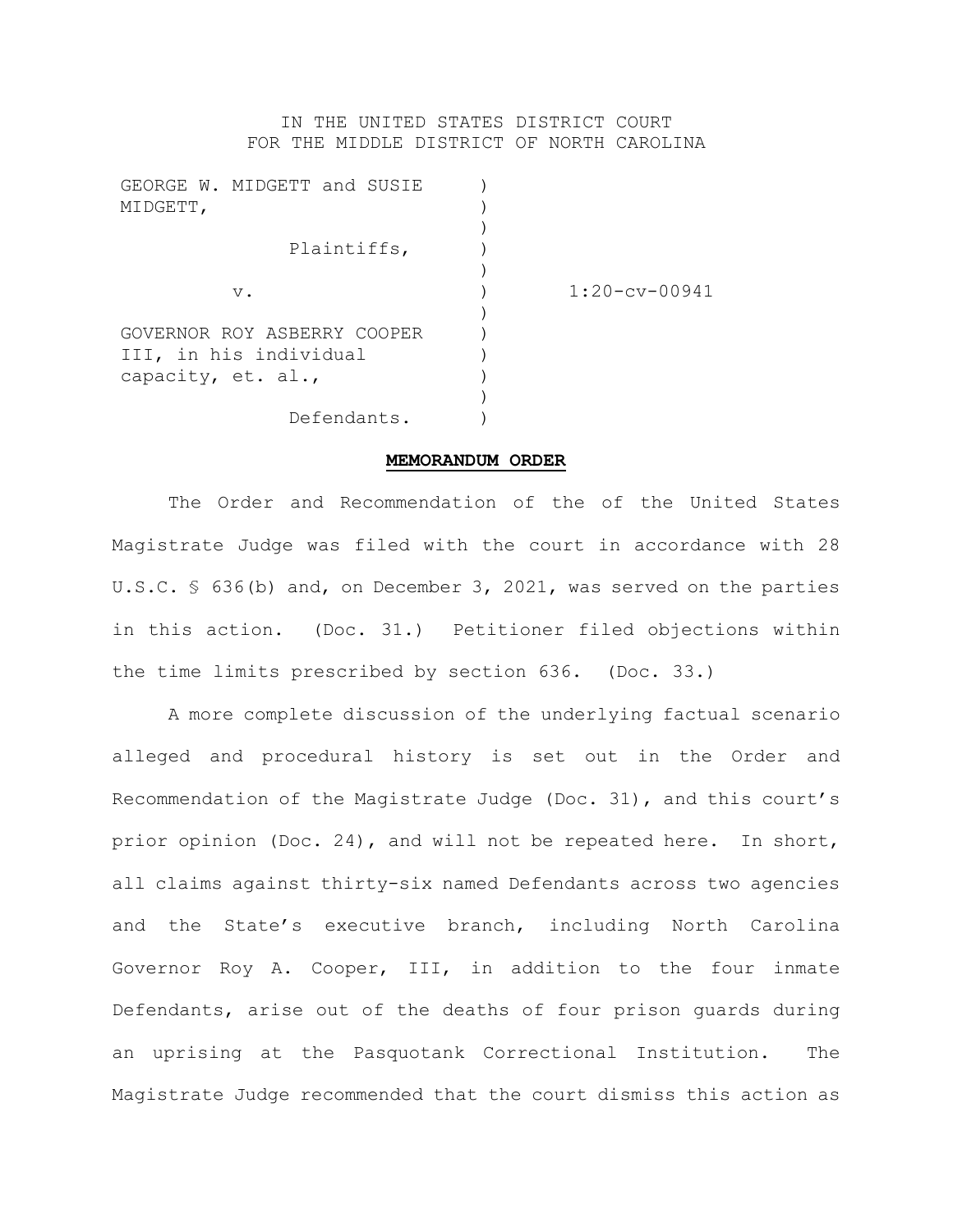to inmate Defendants Mikel E. Brady II, Wisezah D. Buckman, and Jonathan M. Monk for failure to comply with the court's deadline to effectuate service of process.

This court is obliged to "make a de novo determination of those portions of the [Magistrate Judge's] report or specified proposed findings or recommendations to which objection is made." 28 U.S.C. § 636(b)(1). This court "may accept, reject, or modify, in whole or in part, the findings or recommendations" made by the Magistrate Judge, or recommit the matter to the Magistrate Judge with instructions. Id.

Here, the Midgetts argue that the Recommendation improperly found that (1) the Form AO 440 did not provide proof the complaint was delivered in accordance with Federal Rule of Civil Procedure 4(l), (2) the Midgetts could not rely on "FedEx Ground" as an authorized delivery service pursuant to 26 U.S.C.  $\frac{1}{5}$  7502(f)(2), (3) there was no proof the summons and complaint were delivered to satisfy North Carolina Rule of Civil Procedure  $4(j)(1)(d)$ , and  $(4)$ the Midgetts failed to effectuate service by May 7 as directed in the court's April 14, 2021 Text Order. (Doc. 33 at 7.) Defendants Brady, Buckman, and Monk filed no response to the Midgetts' objections.

First, the Midgetts object that they properly relied on Form AO 440 to prove service of the complaint. (Id. at 7-9.) The Midgetts argue that the form's reference to the complaint on the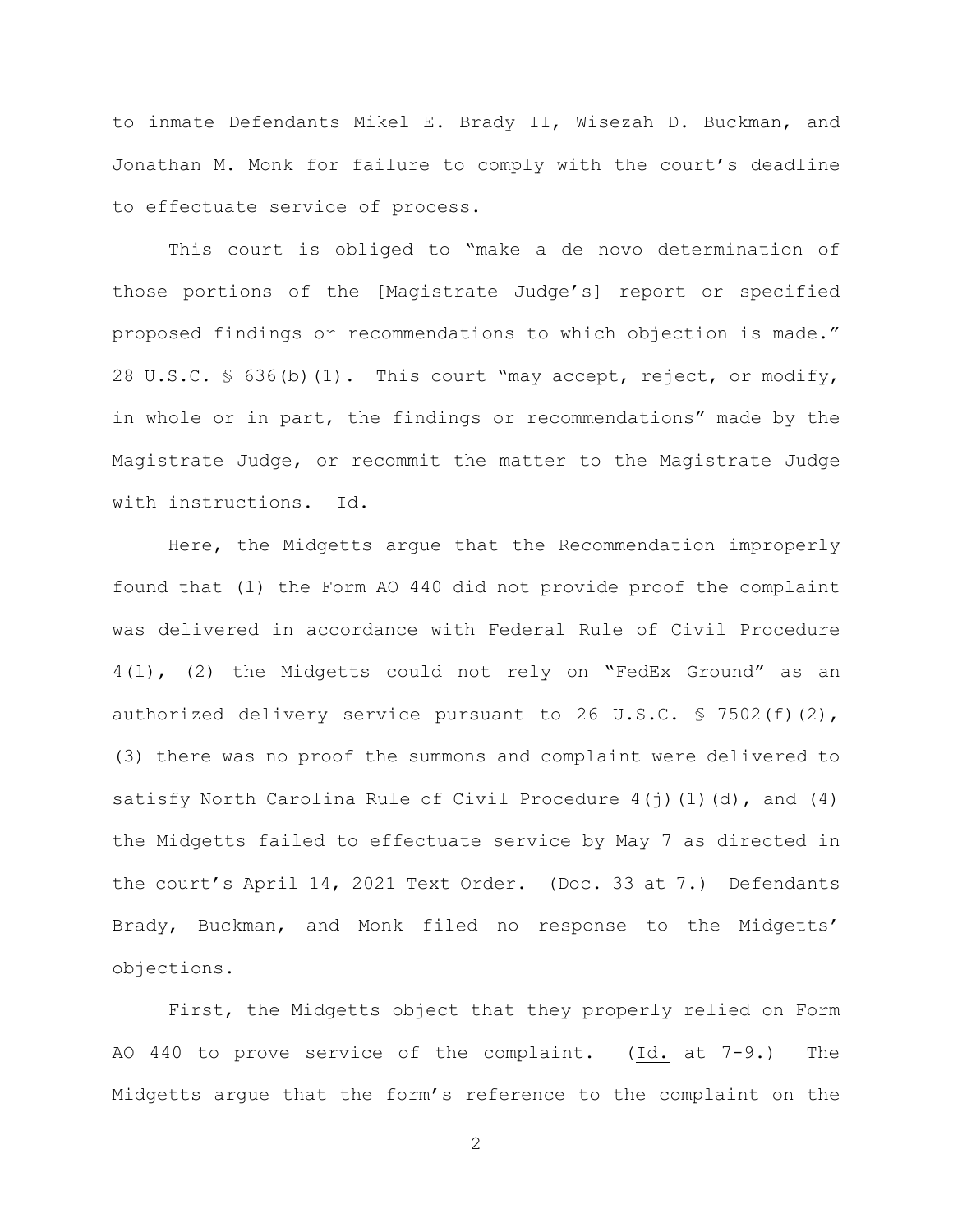first page should be deemed incorporated into the server's affidavit on the second page. (See Doc 25-1 at 8-9.) However, the Midgetts do not cite to any legal authority for the contention that the second page of the Form AO 440 is sufficient to implicitly prove service of both the summons and the complaint.<sup>1</sup> Rather, courts uniformly require the affidavit to reflect service of both the summons and the complaint if each is not explicitly stated on the second page of the Form AO 440. See, e.g., Kawall v. New Jersey, 678 F. App'x 86, 87 (3d Cir. 2017) (unpublished) (finding "no error in the denial of entry of default" for lack of service where plaintiff's affidavit of service stated "he had served only the summons, and not the complaint, as required by Fed. R. Civ. P.  $4(c)(1)$ ");<sup>2</sup> Reaves v. RCS Capital Partners, Inc., No. 1:19-CV-

<sup>&</sup>lt;sup>1</sup> Plaintiffs cite to Roland v. Branch Banking & Tr. Corp., 149 F. Supp. 3d 61, 65-66 (D.D.C. 2015), for the assertion that "District Courts typically treat ambiguous returns of service as insufficient to rebut the presumption that service was proper." (Doc. 33 at 9.) However, the Midgetts' reliance on Roland is inapposite. Roland is a challenge by an actually-notified defendant to the sufficiency of service under Rule 12(b)(5), and not a failure of proof of service by the court's ordered deadline. The plaintiffs in Roland had previously satisfied their burden under Rule 4. (See Doc. 31 at  $14$  (noting that the "burden of proving service under Federal Rule of Civil Procedure 4 rests with Plaintiffs" (quoting Lostutter v. Olsen, No. 1:16CV1098, 2017 WL 3669557, at \*4 (M.D.N.C. Aug. 24, 2017) (unpublished))).) Additionally, unlike the Midgetts, Roland concerned a *pro se* plaintiff, who the trial court afforded "some leniency in applying the rules for effecting service of process, particularly here, in which [defendant] was clearly put on notice of [plaintiff's] claims." Roland, 149 F. Supp. 3d at 66.

 $2$  Unpublished opinions of the Third Circuit are not precedential but can be cited for their persuasive, but not controlling, authority. See City of Newark v. U.S. Dep't of Labor, 2 F.3d 31, 33 n.3 (3d Cir. 1993) ("Although we recognize that this unpublished opinion lacks precedential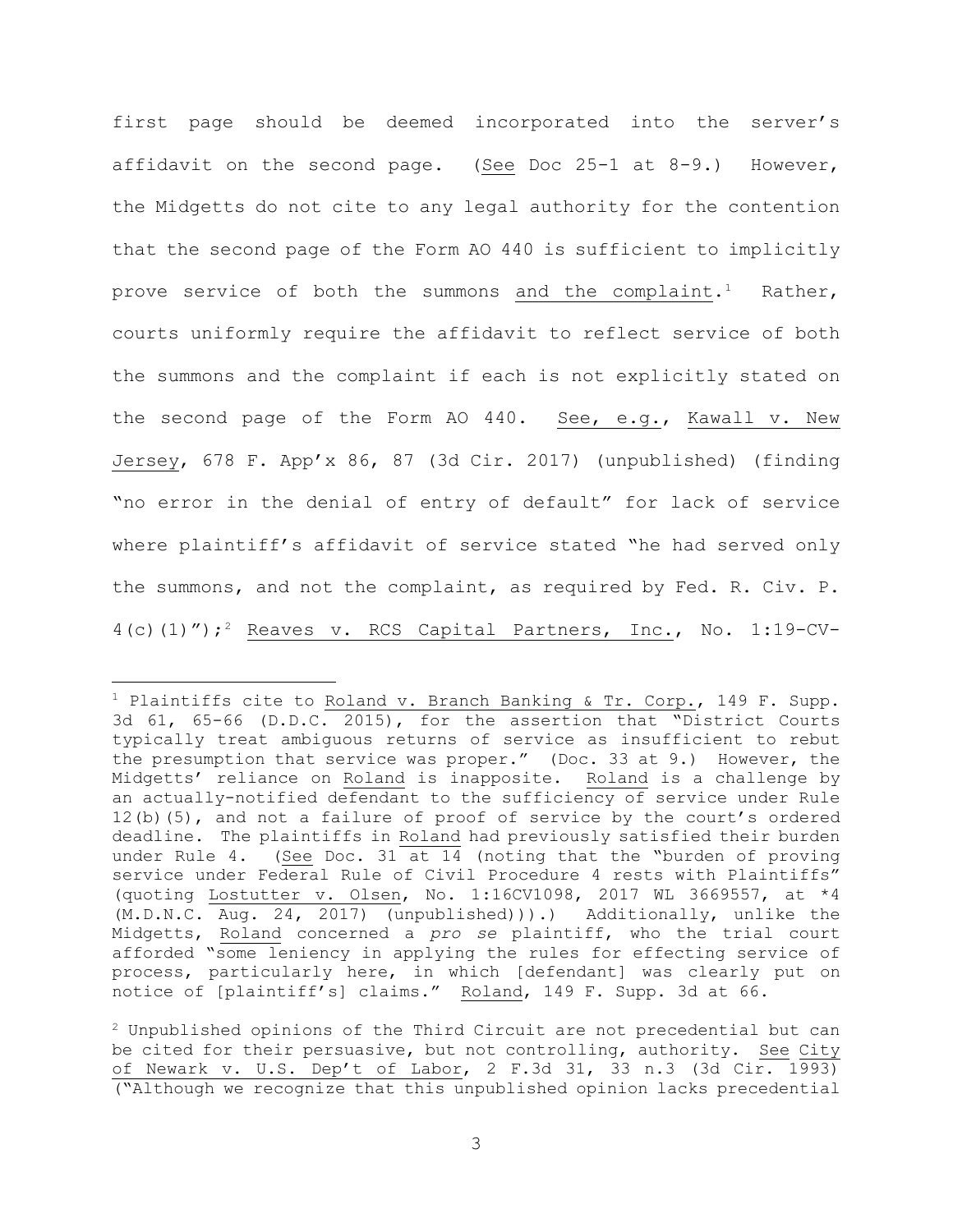02017-CC-AJB, 2020 WL 7395558, at \*2 (N.D. Ga. Jan. 8, 2020) (finding that "Plaintiff has not demonstrated that he has made proper service upon Defendant" where "[t]he proof of service filed by Plaintiff provides that . . . the process server 'served the summons on' [defendant's agent] . . . but at the same time, the affidavit does not affirmatively state that Defendant's registered agent also was served with a copy of the complaint"), report and recommendation adopted, No. 1:19-CV-2017-CC-AJB, 2020 WL 7395559 (N.D. Ga. Jan. 28, 2020); Frazier-Alexis v. Superior Court of Virgin Islands, No. CV 16-81, 2019 WL 1466743, at \*3 (D.V.I. Apr. 3, 2019) (finding "that Defendants were never properly served" where "Plaintiff filed an affidavit of service relating to only one of [his] attempts, and in that attempt, the affiant stated that he served only the summons"); Sumner v. Premier Financial & Credit Services, No. 117CV00264MLBAJB, 2018 WL 6726541, at \*2 (N.D. Ga. Oct. 3, 2018) (unpublished) (dismissing a complaint under Rule 4(m) as "the amended affidavit of service *still* does not state that a copy of the complaint was served along with the summons"), report and recommendation adopted, No. 1:17-CV-00264, 2019 WL 8587213 (N.D. Ga. Nov. 25, 2019) (denying "an objection to the Magistrate Judge's [Recommendation] on the grounds that any defect in service was the result of Plaintiff's reliance on Form AO 440"

authority, we nonetheless consider persuasive its evaluation of a factual scenario virtually identical to the one before us in this case.").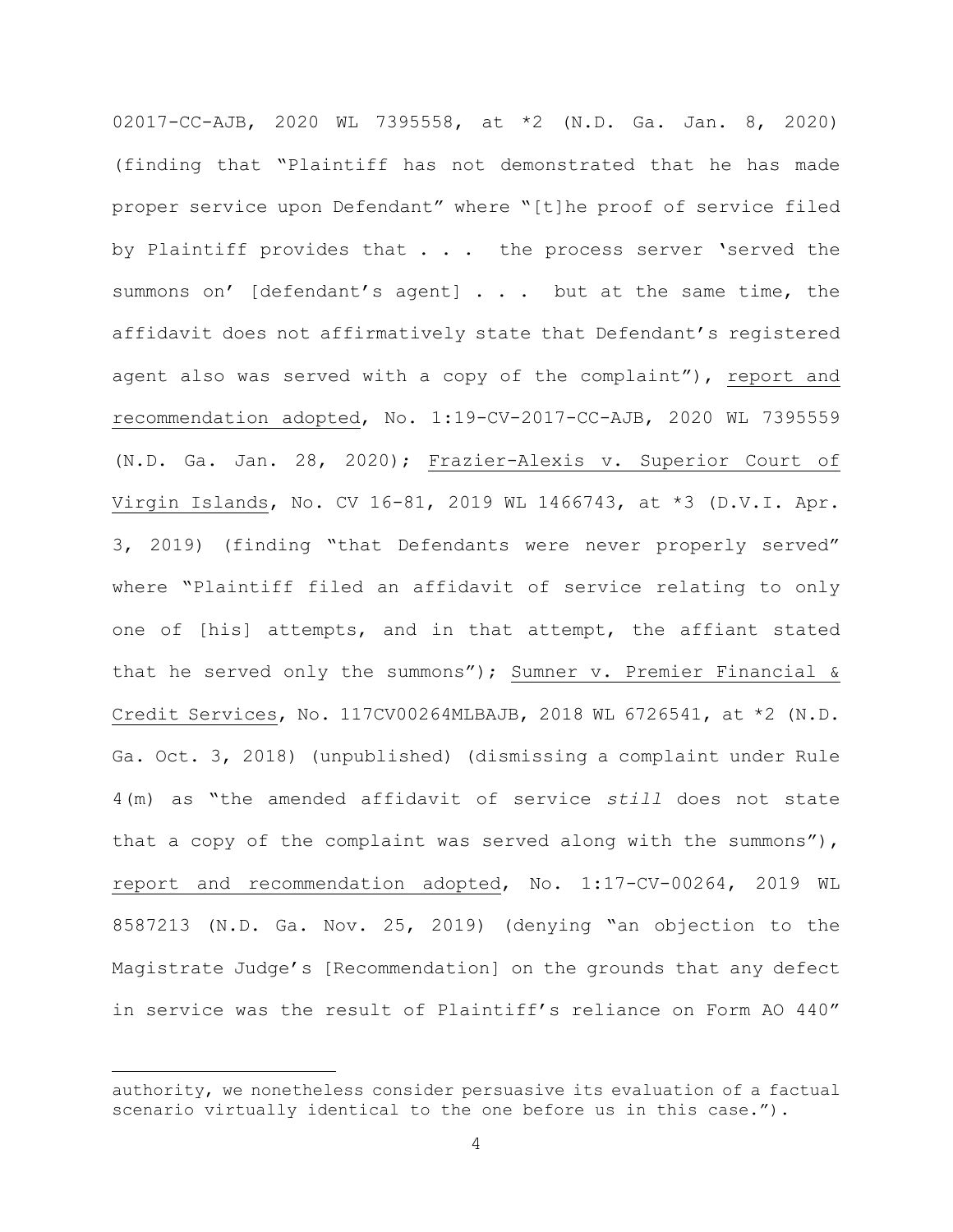as plaintiff "fail[ed] to properly comply with the Magistrate Judge's show cause order and the Federal and Local Rules"); State Farm Fire & Casualty Co. v. Greichunos, No. 2:16-CV-389-PRC, 2017 WL 1856687, at  $*2$  (N.D. Ind. May 9, 2017) (unpublished) ("The Proof of Service form [AO 440] does not indicate that a copy of the complaint was served on [defendant] as well. However, in support of its response to the instant motion, [plaintiff] submits [the process server]'s sworn Affidavit, which provides that he served both the summons and complaint."); Seeberger v. Goodman, No. 2:14- CV-1063-GBW-WPL, 2015 WL 13659258, at \*25 (D.N.M. Aug. 25, 2015) (unpublished) (finding that "Plaintiffs' attempts at service . . . fall short" where "Plaintiffs' Affidavits of Service do not indicate that a copy of the complaint was delivered," as the affidavits only "provid[e] that the person attempting service served only a 'copy of the Summons'"); but see Williams v. Martinez, 192 F. Supp. 3d 1, 5, n.9 (D.D.C. 2016) (granting a *pro se* party "the benefit of the doubt that both the Summons and a copy of the Complaint were duly served" when the form AO 440 "reference[d] an attached Complaint on the first page, but the second page 'Proof of Service' . . . mention[ed] only service of 'the summons' without specifically referencing any accompanying complaint"). Like the plaintiffs in Greichunos, the Midgetts should have filed a separate affidavit from the service processor attesting to the service of the complaint to satisfy the proof of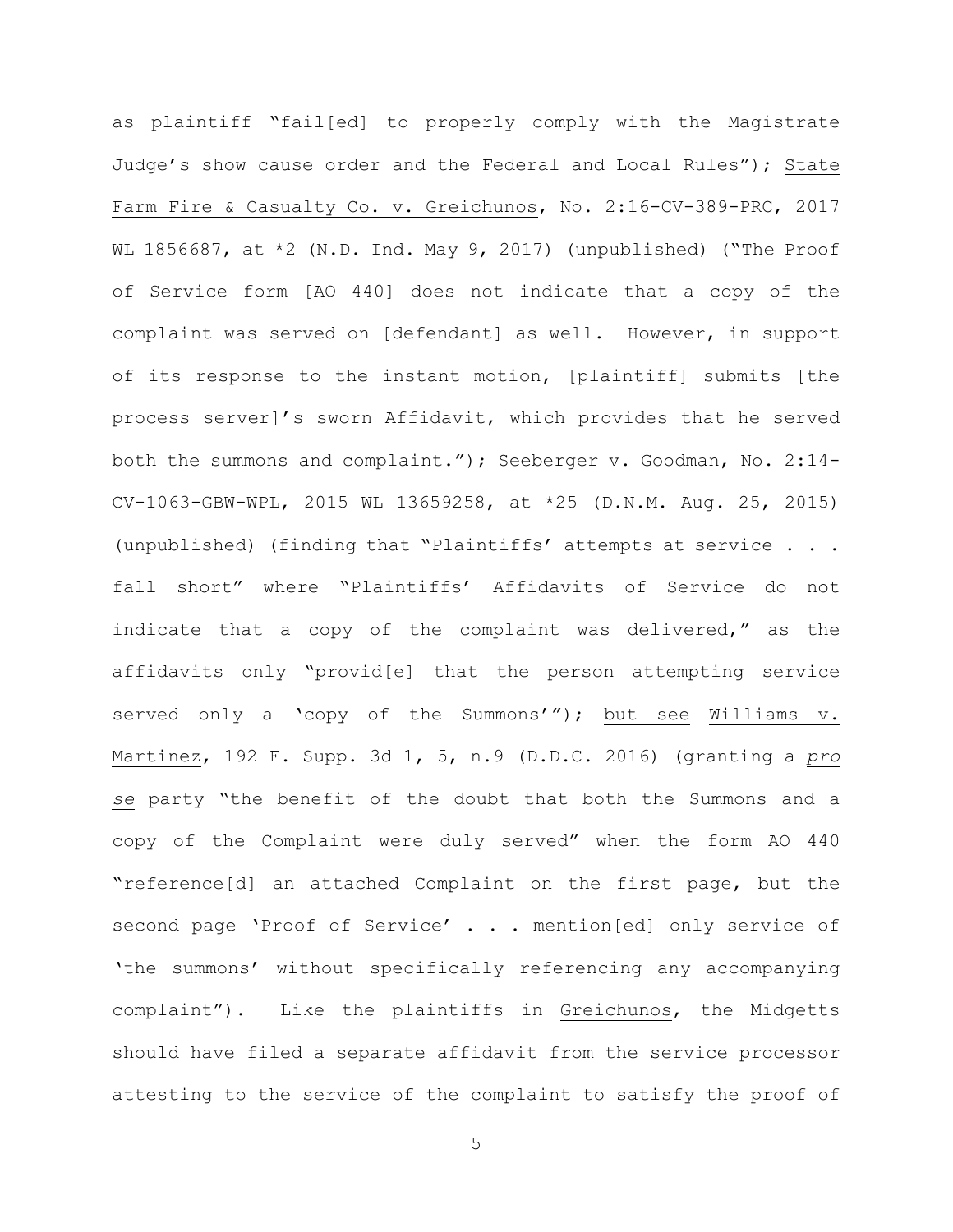service requirements. They did not. Thus, the court finds that the objection does not alter the substance of the Recommendation.

Next, the Midgetts object to the Magistrate Judge's finding that "FedEx Ground" is not an authorized delivery service pursuant to 26 U.S.C. § 7502(f)(2), (3). (Doc. 33 at 10-12.) Rule 4 of the North Carolina Rules of Civil Procedure governs the service of process in North Carolina. According to Rule 4, a plaintiff may serve a natural person by "depositing with a designated delivery service authorized pursuant to 26 U.S.C. § 7502(f)(2) a copy of the summons and complaint, addressed to the party to be served, delivering to the addressee, and obtaining a delivery receipt." The Midgetts contend the Magistrate Judge's reliance on Organic Cannabis Foundation, LLC v. Commissioner of Internal Revenue is improper and fails to "adopt North Carolina's canon of liberality" when interpreting rules of civil procedure. 962 F.3d 1082, 1090 (9th Cir. 2020) (holding that 26 U.S.C. § 7502(f)(2) "does not allow taxpayers to use the services of *any* bona fide commercial courier," as it "specifies that a particular 'delivery service provided by a trade or business' will count as a 'designated delivery service' only 'if such service is designated by the Secretary [of the Treasury or his delegate] for purposes of this section'" (quoting 26 U.S.C. § 7502(f)(2))). This argument is unavailing.

In Notice 2016-30, 2016-18 I.R.B. 676, the Internal Revenue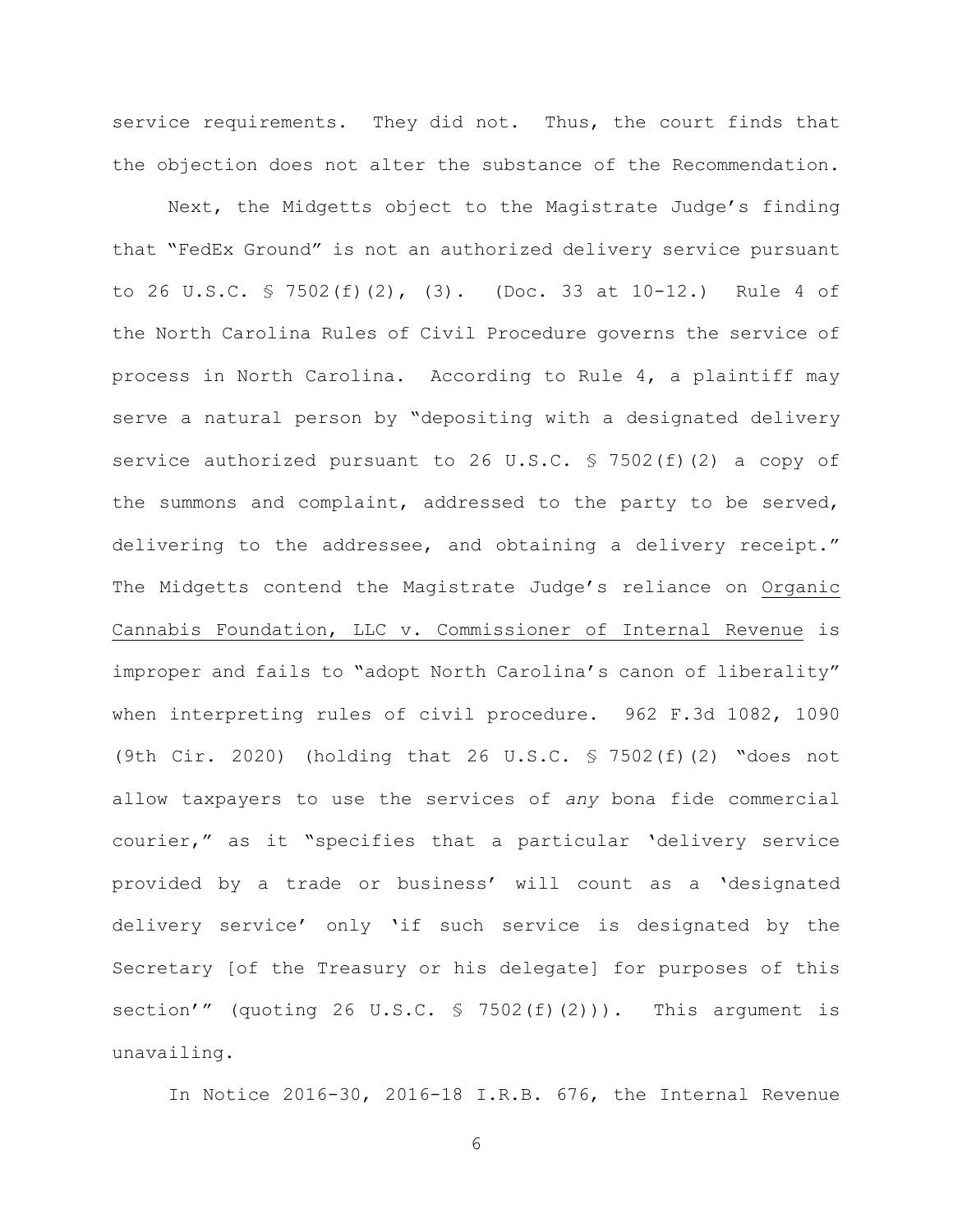Service listed all private delivery services that have been designated by the Secretary under section  $7502(f)$ . Significantly, the Secretary did not include "FedEx Ground" service in its list of designated private delivery services. See Designation of Private Delivery Servs., 2016-18 I.R.B. 676 (2016) ("Section 7502(f) authorizes the Secretary to designate certain private delivery services . . . for the timely mailing treated as timely filing. . . . LIST OF DESIGNATED PDSs[:] . . . FedEx: 1. FedEx First Overnight 2. FedEx Priority Overnight 3. FedEx Standard Overnight 4. FedEx 2 Day 5. FedEx International Next Flight Out 6. FedEx International Priority 7. FedEx International First 8. FedEx International Economy"). Furthermore, as the Internal Revenue Service Notice makes clear:

Only the specific delivery services enumerated in this list are designated delivery services for purposes of<br>section 7502(f). DHL Express, FedEx, and UPS are not DHL Express, FedEx, and UPS are not designated with respect to any type of delivery service not enumerated in this list. Taxpayers are cautioned that merely because a delivery service is provided by DHL Express, FedEx, or UPS, it does not mean that the service is designated for purposes of the timely mailing treated as timely filing/paying rule of section 7502.

Id. (emphasis added).

The Midgetts invoke the canon of construction *ejusdem generis* to argue that FedEx Ground is included in the Internal Revenue Service list. See State v. Fenner, 140 S.E.2d 349, 352 (N.C. 1965) ("[W]here general words *follow* a designation of particular subjects or things, the meaning of the general words will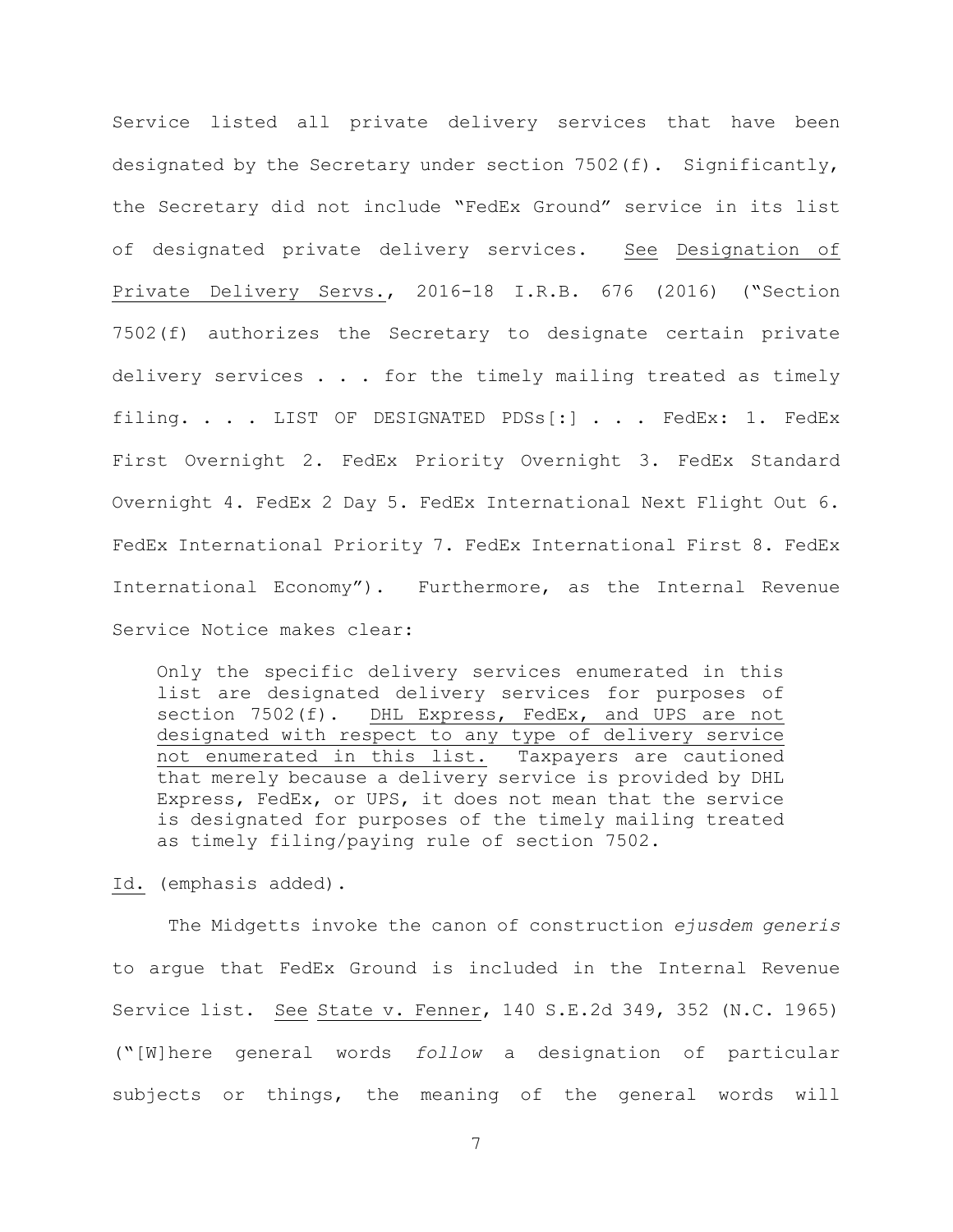ordinarily be presumed to be, and construed as, restricted by the particular designations and as including only things of the same kind, character and nature as those specifically enumerated.") (interpreting a criminal law). The Midgetts also rely on the general approach of North Carolina courts to interpret the North Carolina Rules of Civil Procedure liberally. See Excel Staffing Service, Inc. v. HP Reidsville, Inc., 616 S.E.2d 349, 352 (N.C. 2005) ("It is true that our Supreme Court instructed that when construing the Rules of Civil Procedure . . . that 'liberality is the canon of construction.'" (quoting Lemons v. Old Hickory Council, Boy Scouts of America, Inc., 367 S.E.2d 655, 657 (N.C. 1988))). However, the Midgetts' contentions to add "FedEx Ground" would be contrary to the Secretary's clear instruction that "FedEx . . . [is] not designated with respect to any type of delivery service not enumerated in this list." Designation of Private Delivery Services, 2016-18 I.R.B. 676 (2016). Furthermore, it would be plainly contrary to the statutory construction *expressio unius est exclusio alterius*, Ayes v. U.S. Department of Veterans Affairs, 473 F.3d 104, 110–11 (4th Cir. 2006) (defining the "time-honored maxim" as "the expression of one thing implies the exclusion of another"), and the North Carolina courts' approach of ensuring the rules governing service of process are "strictly enforced to insure that a defendant will receive actual notice of a claim against him." Grimsley v. Nelson, 467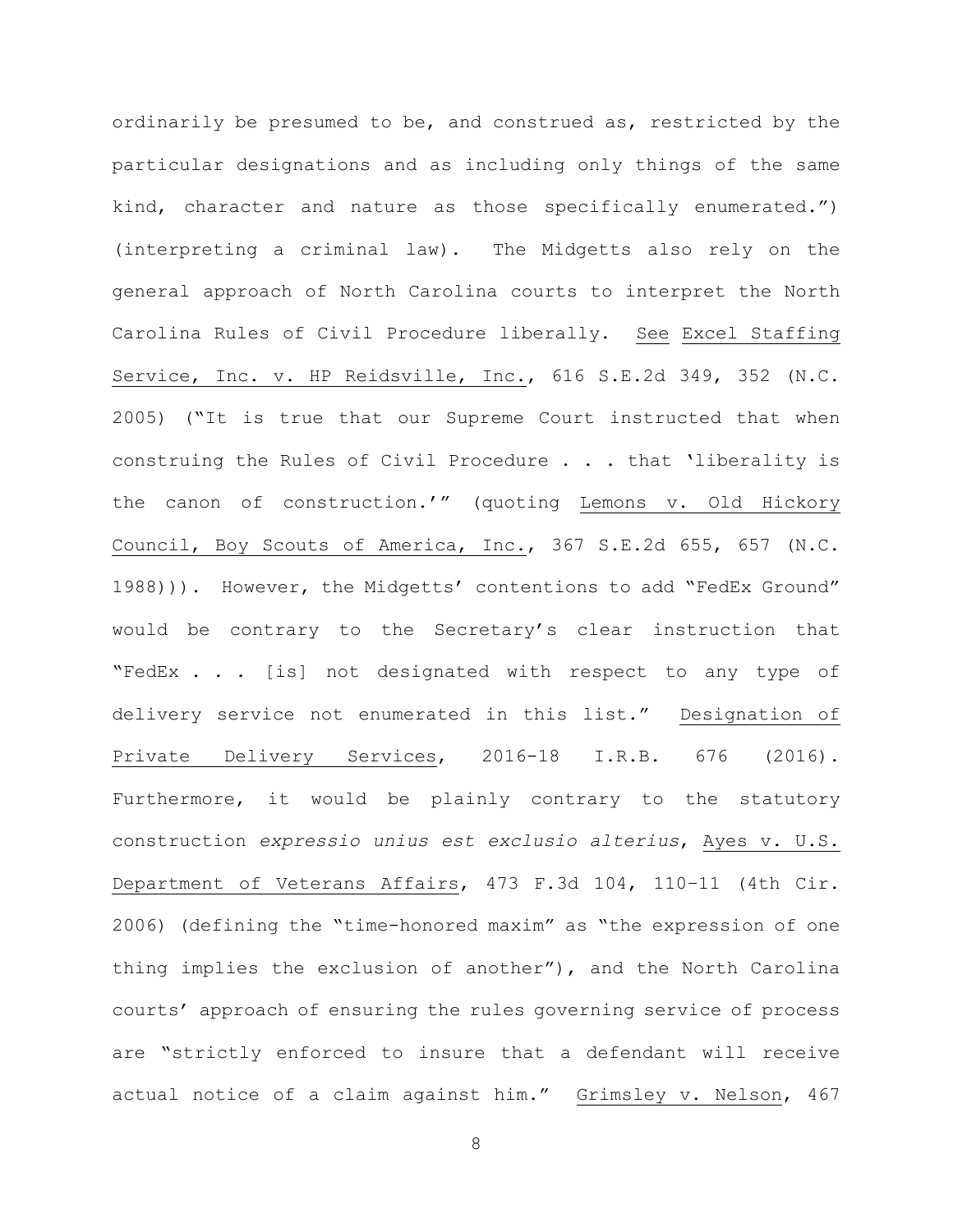S.E.2d 92, 94 (N.C. 1996). Thus, the court finds that the Midgetts' objection does not alter the substance of the Recommendation.

Next, the Midgetts object to the Magistrate Judge's finding that they failed to provide evidence showing "deliver[y] to the addressee." (Doc. 33 at 12-16; Doc. 31 at 24-25.) As discussed in the Magistrate Judge's Recommendation, if a plaintiff cannot obtain the signature of the prisoner or his agent, he must prove "actual receipt" through sufficient evidence, such as the admission by an incarcerated defendant he received the summons and complaint. See North Carolina Mutual Life Insurance Co. v. Stamford Brook Capital, LLC, No. 1:16CV1174, 2019 WL 4747851, at \*4 (M.D.N.C. Sept. 27, 2019) (unpublished) (noting that, under Rule  $4(j)(1)(d)$ , "in order to properly effectuate service by 'delivering to the addressee,' a plaintiff must demonstrate that the summons and complaint were either (1) signed for by the addressee or her designated agent or (2) actually received by the addressee. This interpretation of Rule  $4(i)(1)(d)$  helps to ensure that defendants will receive actual notice of the claims against them, without permitting technicalities to inhibit courts from reaching the merits when there is evidence that the summons and complaint were actually received" (citations omitted)); see also Hamilton v. Johnson, 747 S.E.2d 158, 163 (N.C. Ct. App. 2013) (holding that service was not proper to the addressee at a hotel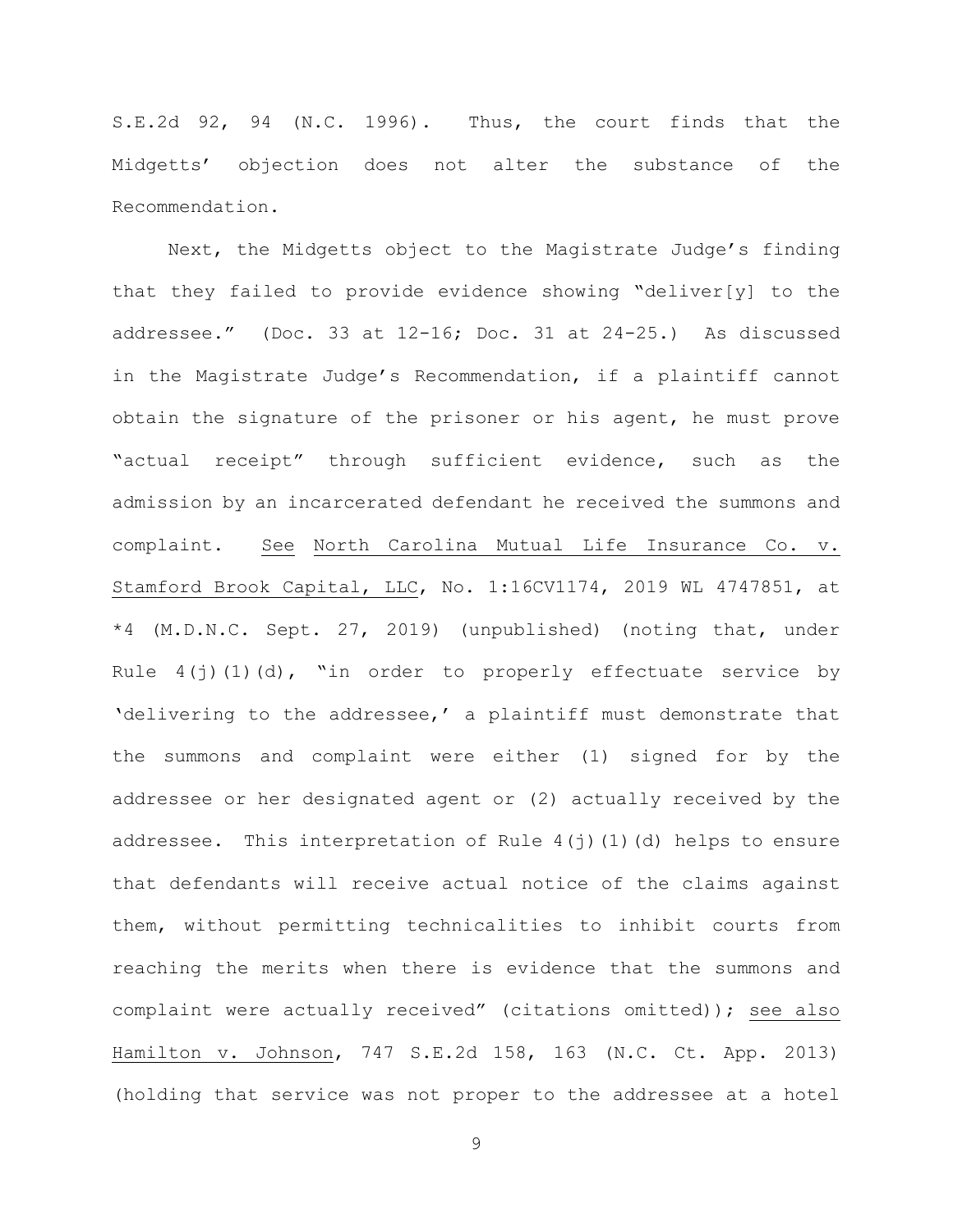under Rule 4 without a showing by the plaintiff that the hotel concierge "was an agent authorized to accept service of process on defendant's behalf"); but see Washington v. Cline, 761 S.E.2d 650, 658 (N.C. Ct. App. 2014) (holding that "plaintiffs provided incontrovertible 'other evidence' under [N.C. Gen. Stat. § 1– 75.10(a)(5)] that the summonses and complaints were 'in fact received' by the addressees" where plaintiffs "present[ed] the trial court with affidavits from defendants-appellees and [defendant] admit[ed] that they actually received the summonses and complaints after the service documents were addressed to them and sent through FedEx").<sup>3</sup>

<sup>&</sup>lt;sup>3</sup> The Midgetts cite United States v. Real Property, Tree Top, 129 F.3d 1266 (6th Cir. 1997) (unpublished), for the assertion that "the Sixth Circuit does not require the government to show the mail actually reached an inmate in order to satisfy requirements of due process." (Doc. 33 at 15.) Tree Top is an unpublished Sixth Circuit case discussing whether a prisoner received adequate notice of a forfeiture proceeding by the government to satisfy Fifth Amendment due process. This case was later supplanted by the Supreme Court's decision in Dusenbery v. United States, holding that the government is not required to provide actual notice of its intent to forfeit seized property as long as its efforts to give notice are "reasonable[] under the circumstances." 534 U.S. 161, 167 (2002). Dusenbery applies a "straightforward test of reasonableness under the circumstances," id. at 167, and does not require actual notice to satisfy due process, id. at 170-71.

Even after Dusenbery, a split exists among the circuit courts regarding what constitutes adequate notice to prisoners. Some circuits, such as the Sixth, hold a presumption exists that "notice sent by mail to the institution in which the addressee-prisoner is housed" is reasonably calculated to apprise an incarcerated petitioner of the forfeiture action and thereby satisfy due process. See United States v. Brome, 942 F.3d 550, 553 (2d Cir. 2019) (noting that "[t]he First, Sixth, Seventh and Tenth Circuits have held that such a presumption exists when the notice is by certified mail to the proper prison facility") (collecting cases). However, the Fourth Circuit, along with the Second and Third, have no such presumption and instead "place the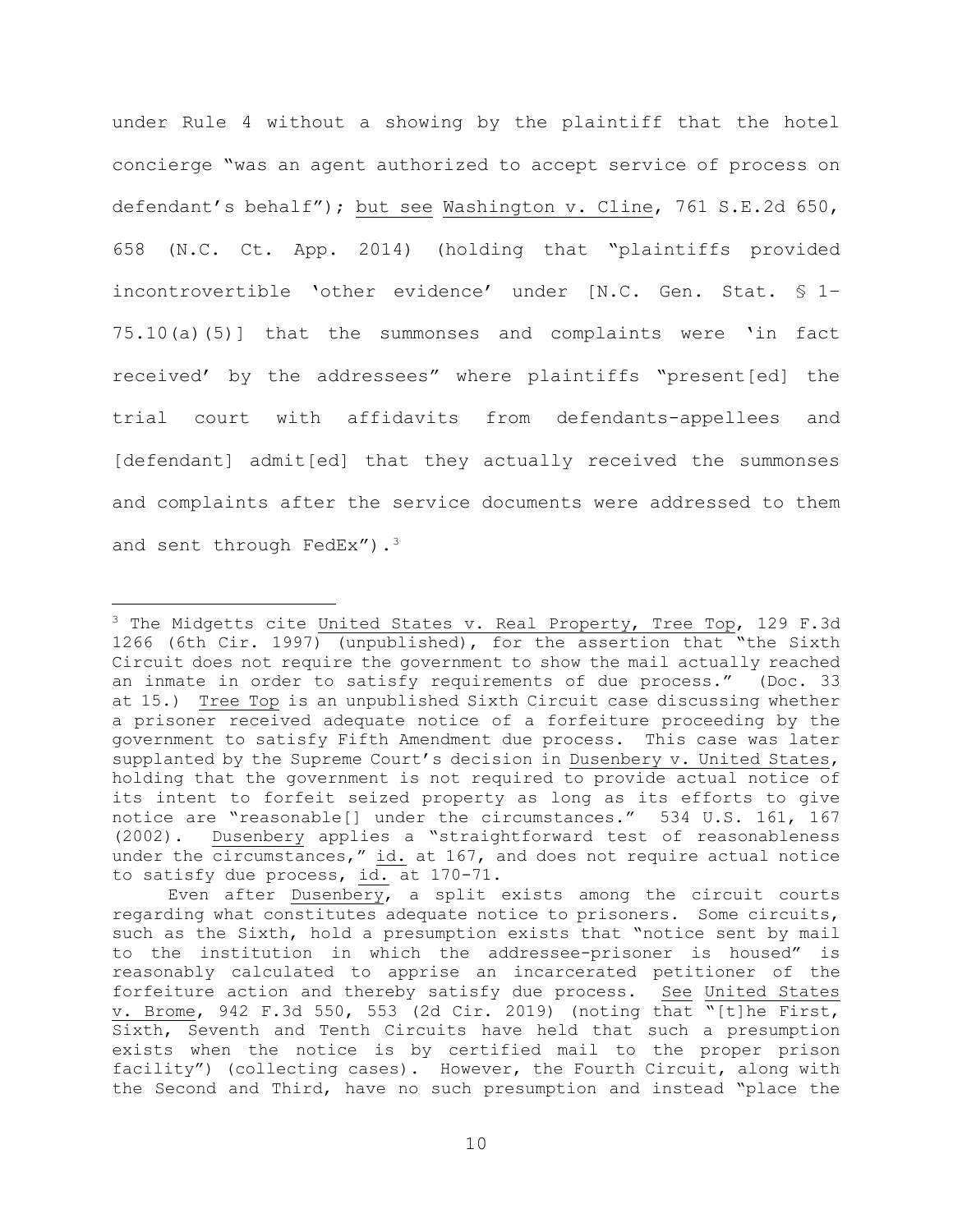Finally, the Midgetts challenge the Magistrate Judge's finding that they failed to effectuate service by May 7 as directed in the court's April 14, 2021 Text Order. (Doc. 33 at 16-17.) The Midgetts are correct that "[t]he record clearly shows that the Courier . . . signed the Proof of Service for each Defendant on May  $7$ , 2021, and  $\ldots$  that he hand-delivered the Summonses  $\ldots$ . to the FedEx location on May 7." However, their attempted application of the "mailbox rule" to provide for timely service of process is plainly incorrect. (Doc. 33 at 17.) See, e.g., Houston v. Lack, 487 U.S. 266, 276 (1988) (holding that, under Rule 4(a)(1), a *pro se* prisoners' notices of appeal are "filed" with the court at the moment of delivery to prison authorities); cf. McCarty v. Astrue, 528 F.3d 541, 545 (7th Cir. 2008) (where

onus squarely on the Government to show that the correctional facility's internal procedures for delivering mail are reasonably calculated to notify the prisoner." Id. (also noting that the Eighth Circuit places a burden on the prisoner to prove the prison's mail delivery procedures are inadequate to be reasonably calculated to notify); United States v. Minor, 228 F.3d 352, 358 (4th Cir. 2000) ("We agree with the Third Circuit, however, that the focus of the inquiry should ordinarily be on the procedures employed, and that the government should not be required to prove that the prisoner in the particular case actually received notice. . . . the requirements of Due Process therefore likely depend not only on the reliability of the procedure employed, but on how reliably that procedure functions in the particular facility in which the prisoner is incarcerated, and on whether it would be substantially more burdensome for the government to employ a more reliable procedure.").

Ultimately, the Midgetts' reliance on this line of cases is misplaced. The issue in Tree Top is a constitutional due process question in the forfeiture context, and not a question of what is required to demonstrate proper service under Rule 4. Even if the situations were analogous, however, Minor requires that the Midgetts submit evidence that the mail procedures at each facility are "reasonably calculated" to notify the prisoner.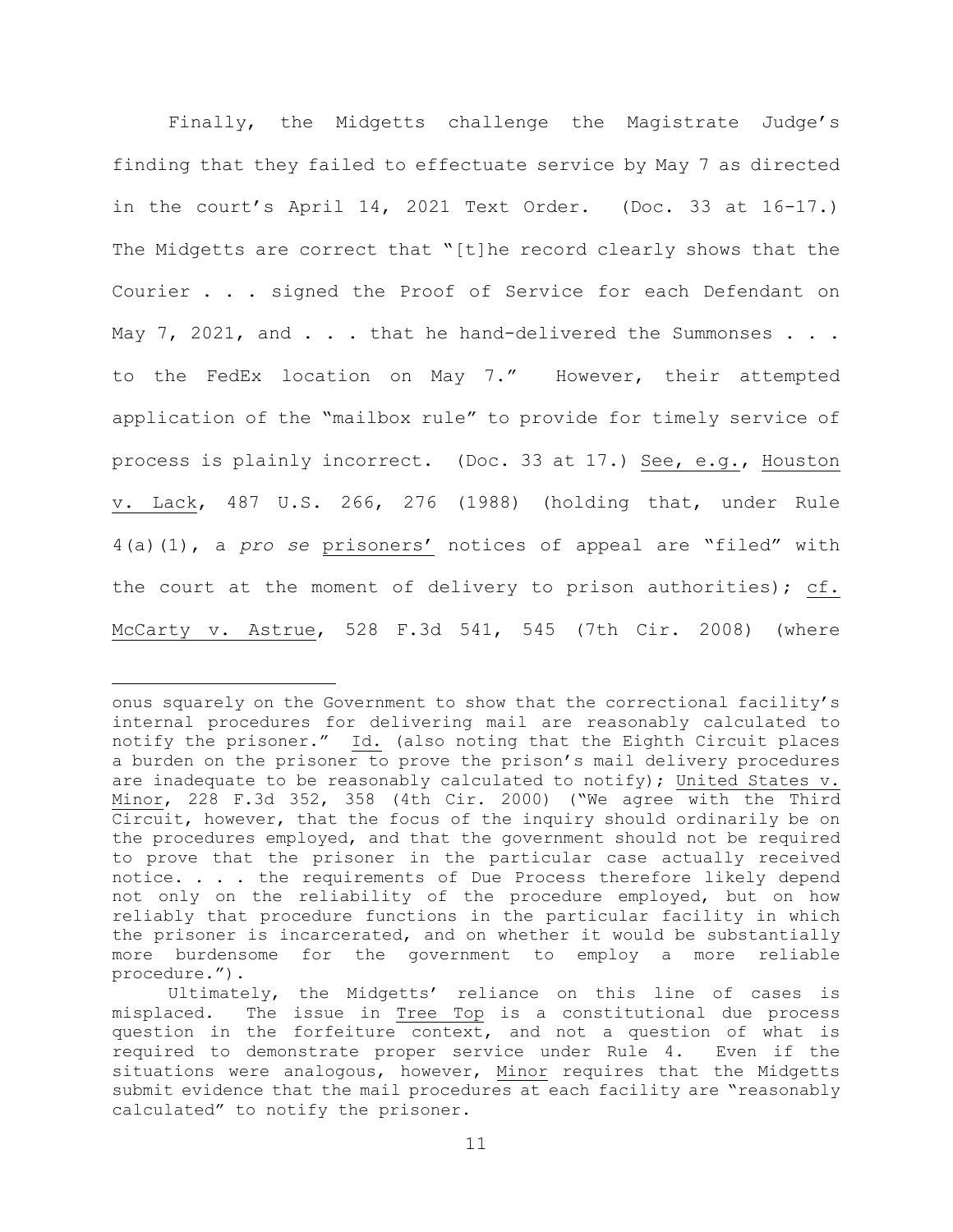attorney filed notice of appeal late, his belief that he had three additional days, after the "entry" of judgment, to file under Fed. R. Civ. P. 6(d) was "[a]n unaccountable lapse in basic legal knowledge" and did not constitute excusable neglect that would justify granting extension of time); see also Doshier v. Facebook, Inc., No. 4:18-CV-00628-KGB, 2019 WL 4784898, at \*5 (E.D. Ark. Sept. 30, 2019) (unpublished) (rejecting plaintiffs' "effort to alter or shift their burden regarding service of process" by applying the common law mailbox rule); Rust v. Chino Prison Healthcare Providers, No. 517CV00556JAKKES, 2017 WL 2952924, at \*3 (C.D. Cal. June 9, 2017) (unpublished) ("The prison mailbox rule determines the constructive filing date of an inmate's federal court filings, not the date of service of process on defendants."), report and recommendation adopted, No. EDCV1700556JAKKES, 2017 WL 2926023 (C.D. Cal. July 7, 2017) (unpublished); Grimsley, 467 S.E.2d at 94 (noting that the rules governing service of process are "strictly enforced to insure that a defendant will receive actual notice"). As the Magistrate Judge explained, "Simply put, Plaintiffs inexcusably failed to comply with the court order to serve Defendants by the extended deadline and Defendants Brady, Buckman, and Monk should be dismissed." (Doc. 31 at 27 (citation omitted).)

The court has thus considered all objections raised by the Midgetts. Having appropriately reviewed the portions of the